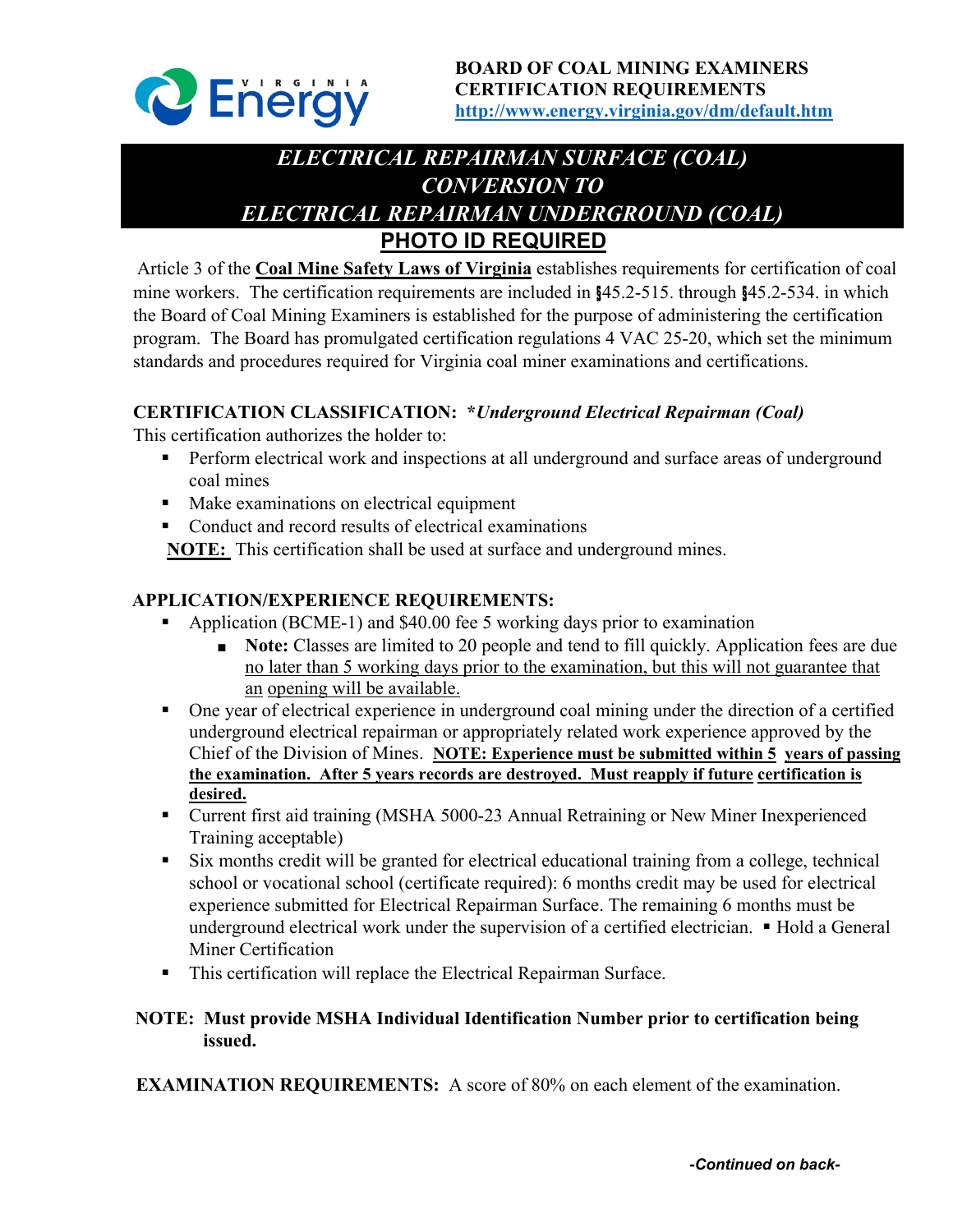- Records Practical Stations (3)
- 1. Electrical Examinations Record Keeping Underground (RU)
- 2. Pump Station (PP)
- 3. High Voltage Power Move (VP)

**NOTE:** In addition to the sections above-any Electrical Repairman Surface Certification issued **prior to August 20, 1997** will be required to take **ALL** practical sections listed below, prior to conversion of Electrical Repairman Surface to Electrical Repairman Underground.

- 1. Control Circuit Troubleshooting Electrical Schematic Reading (ER)
- 2. Electrical Examinations Record Keeping Surface (RS)
- 3. Cable Troubleshooting (CT)
- 4. Circuit Breaker Troubleshooting (CB)
- 5. Permissibility (PD)

#### **RECOMMENDED REFERENCE/STUDY MATERIALS:**

- Electrical Study Guide (\$20.00)
- Coal Mine Safety Laws of Virginia (\$5.50)
- BCME Requirements (No Charge)
- Title 30 CFR Parts 18, 75, 77 (Included in study guide)
- **■** First Aid for Miners Study Guide (\$9.00)

**The above mentioned study materials are available at the Virginia Energy's Big Stone Gap Office, (276)523-8100.** 

**\*8 hours Electrical Repairman continuing education will update this certification.**